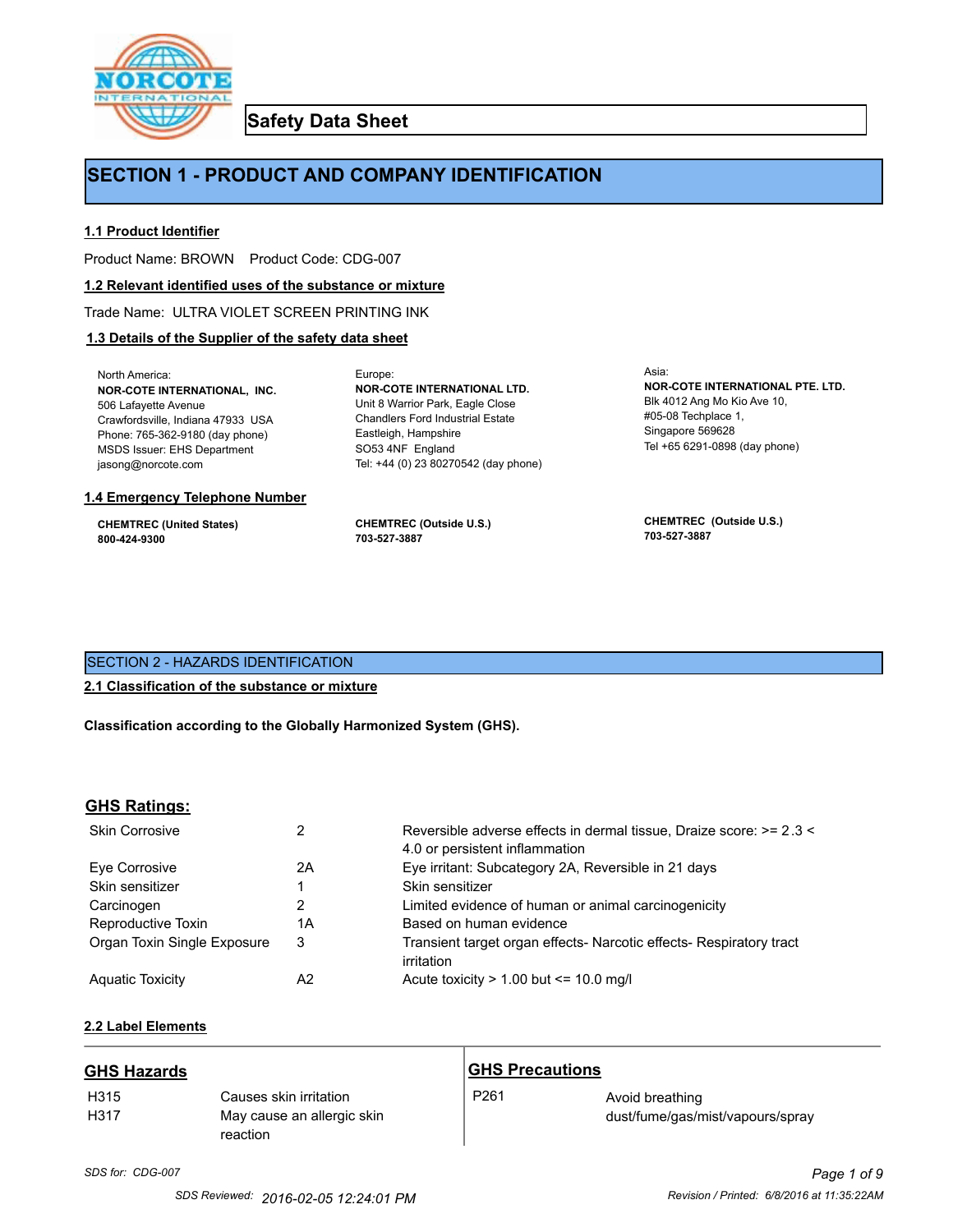| H319<br>H336                  | Causes serious eye irritation<br>May cause drowsiness or<br>dizziness | P273<br>P <sub>280</sub> | Avoid release to the environment<br>Wear protective gloves/protective<br>clothing/eye protection/face protection                           |
|-------------------------------|-----------------------------------------------------------------------|--------------------------|--------------------------------------------------------------------------------------------------------------------------------------------|
| H351<br>H360                  | Suspected of causing cancer<br>May damage fertility or the            | P363                     | Wash contaminated clothing before<br>reuse                                                                                                 |
|                               | unborn child                                                          | P302+P352                | IF ON SKIN: Wash with soap and water                                                                                                       |
| H401<br>Toxic to aquatic life |                                                                       | P304+P340                | IF INHALED: Remove victim to fresh air<br>and keep at rest in a position<br>comfortable for breathing                                      |
|                               |                                                                       | P305+P351+P33<br>8       | IF IN EYES: Rinse continuously with<br>water for several minutes. Remove<br>contact lenses if present and easy to<br>do - continue rinsing |
|                               |                                                                       | P333+P313                | If skin irritation or a rash occurs: Get<br>medical advice/attention                                                                       |

**Danger**



**EMERGENCY OVERVIEW:** Product is a liquid with mild acrylic odor that may be harmful if inhaled or swallowed. Product may cause serious damage to eyes, allergic skin reactions and irritation to respiratory system. Avoid breathing vapors. Avoid spillage to sewers or waterways.

**ROUTES OF ENTRY:** Dermal, Inhalation, Ingestion

**ACUTE HEALTH EFFECTS:** Irritant to skin, eyes and respiratory tract. Effects may be delayed for several hours.

Eyes Respiratory System

**Skin Contact:** Potential irritant and can cause allergic skin reaction. Repeated or prolonged contact may cause sensitization.

**Eye Contact:** Liquid, vapors, or mists may cause eye irritation. Protect eyes from repeated or prolonged contact.

**Ingestion:** May be harmful if swallowed. Gastrointestinal tract irritation may result.

**Inhalation:** May be harmful if inhaled. May cause irritation to upper respiratory tract upon prolonged or repeated inhalation.

### **Effects of Overexposure**

**MEDICAL CONDITIONS AGGRAVATED BY EXPOSURE:** Repeated and prolonged overexposure may increase the potential for adverse health effects.

**CHRONIC HEALTH EFFECTS:** No additional information

## SECTION 3 - COMPOSITION / INFORMATION ON INGREDIENTS

#### **3.2 Mixtures**

\*Note: The exact concentrations of the below listed chemicals are being withheld as a trade secret

| <b>Chemical Name</b>              | <b>Percent</b><br>Weight | CAS#       | EC No.    | <b>Classification (GHS)</b> |
|-----------------------------------|--------------------------|------------|-----------|-----------------------------|
| 1,6-Hexanediol<br>diacrylate      | $120.00 - 30.00 %$       | 13048-33-4 | 235-921-9 | H315, H319,<br>H317, H400   |
| Tripropylene glycol<br>diacrylate | 15.00 - 10.00 %          | 42978-66-5 | 256-032-2 | H315, H319,<br>H317, H335   |
| Titanium dioxide                  | $1.00 - 5.00 %$          | 13463-67-7 |           | H335, H372                  |
| Carbon black                      | l1.00 - 5.00 %           | 1333-86-4  |           | H319, H335,<br>H372         |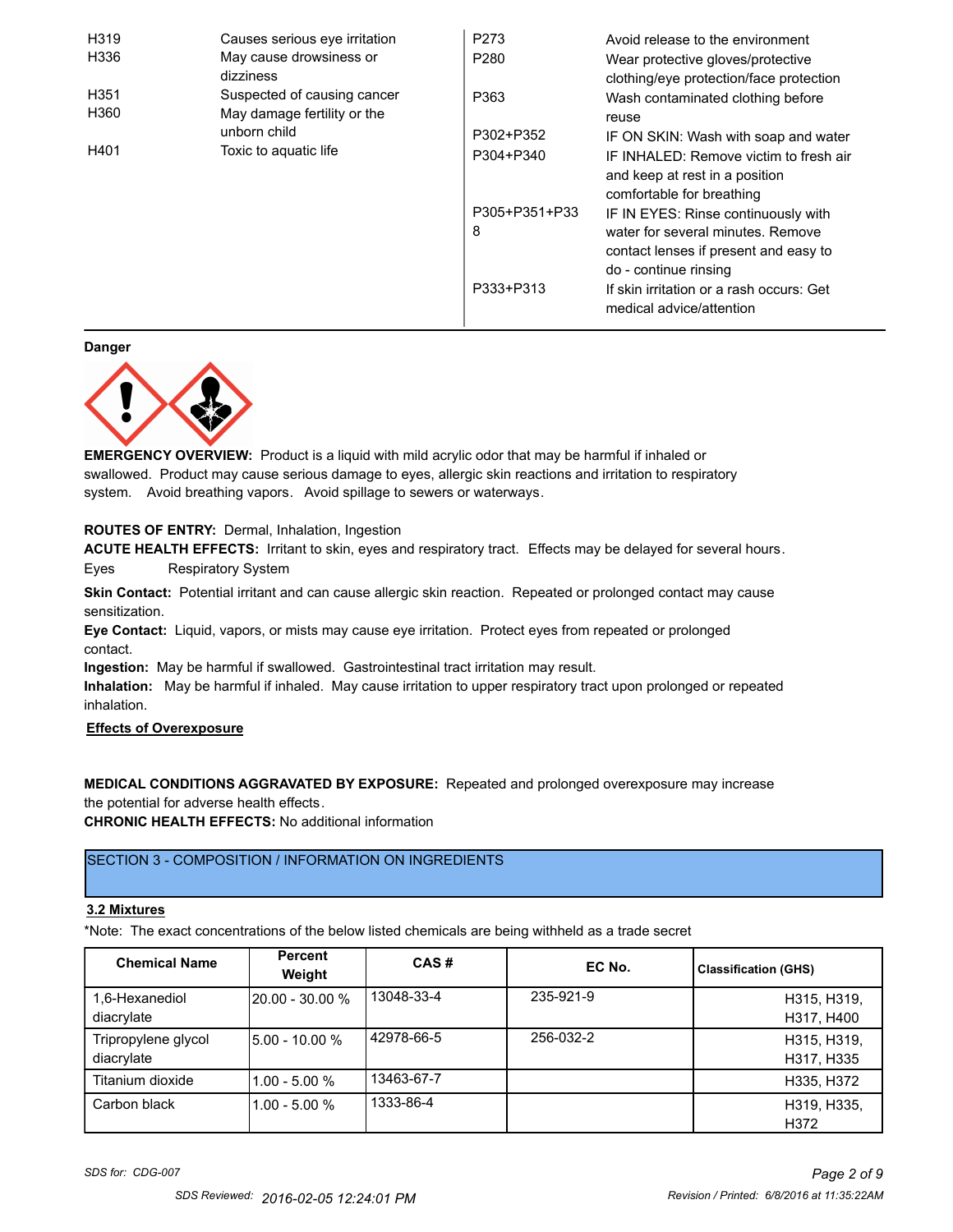| ∽<br>Benzophenone | $.00\%$<br>$.10 -$<br>١r<br>- 70<br>ີ | C <sub>1</sub><br>$119-$<br>.<br>ີ |  |
|-------------------|---------------------------------------|------------------------------------|--|
|                   |                                       |                                    |  |

#### SECTION 4 - FIRST AID MEASURES

#### **4.1 Description of first aid measures**

**INHALATION:** Move subject to fresh air and keep warm. If subject is not breathing, administer artificial respiration. If breathing is difficult, have qualified personnel administer oxygen and get medical attention .

**EYE CONTACT:** Flush the eye and under lids with warm water for 15 minutes. Remove any contact lenses during the flushing. Get immediate medical attention if symptoms persist.

**SKIN CONTACT:** Remove and isolate contaminated clothing and shoes. Remove excess material from skin with clean cloth. Flush skin with running lukewarm water. Wash affected areas using mild soap.

**INGESTION:** If appreciable quantities are swallowed, seek immediate medical attention. Do NOT induce vomiting. Never give anything by mouth to an unconscious person.

#### SECTION 5 - FIRE FIGHTING MEASURES

#### **5.1 Extinguising Media**

Evacuate area of all non-emergency personell. Firefighters must wear full emergency equipment with self contained breathing apparatus. At elevated temperatures hazardous polymerization may occur causing container rupture and in extreme cases, explosion. Fight fires from upwind and cool intact containers with water spray or stream at maximum range.

#### Flash Point: 100 C (212 F)

**FLAMMABLE/EXPLOSIVE LIMITS (Volume % in air):** Not established **EXTINGUISHING METHOD:** Water fog, carbon dioxide (CO2) or dry chemical

#### **5.2 Special Hazards arising from the substance or mixture:**

Thermal decomposition can lead to release of irritating gases and vapors

#### **5.3 Advice for firefighters**

#### **Protective Equipment:**

Wear full emergency equipment with selfcontained breathing apparatus . Refer to Section 8

#### **5.4 Additional Information**

 Heating causes a rise in pressue, risk of bursting and combustion Shut off sources of ignition Carbon monoxide and carbon dioxide may form upon combustion

#### **OSHA CLASSIFICATION:** Class IIIB Combustible

#### SECTION 6 - ACCIDENTAL RELEASE MEASURES

#### **6.1 Personal precautions, protective equipment and emergency procedures**

Remove all sources of ignition and ventilate area. Avoid skin and eye contact. Use respiratory protection.

#### **6.2 Environmental precautions**

Avoid release to the environment. Local authorities should be advised if significant spillages cannot be contained

#### **6.3 Methods and materials for containment and cleaning up**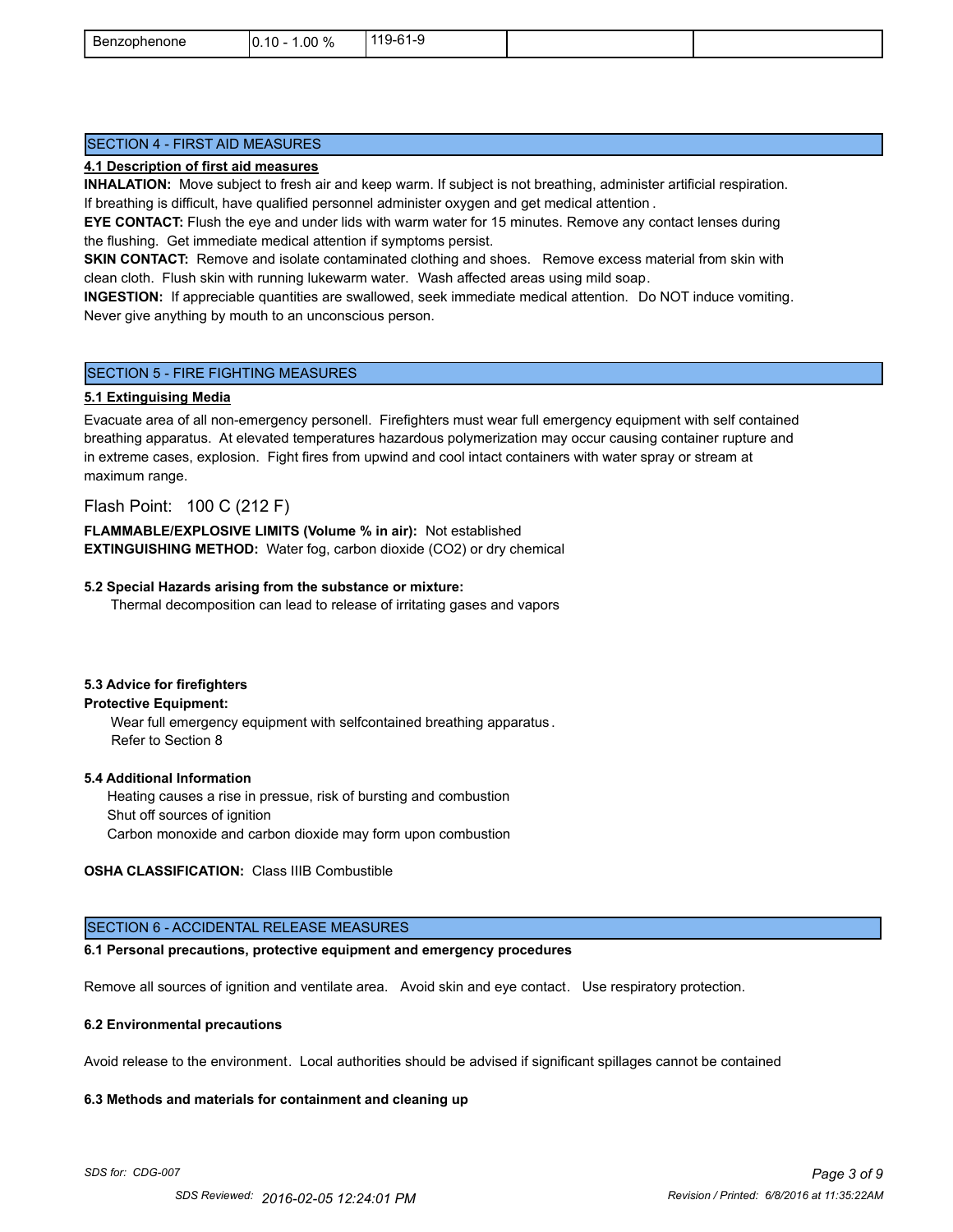Absorb with inert materials such as dry clay or sand and place in closed container for disposal as solid waste in accordance with all applicable regulations.

#### SECTION 7 - HANDLING AND STORAGE

#### **7.1 Precautions for safe handling**

Avoid any unnecessary contact. Use protective clothing specified in Section 8.

#### **7.2 Conditions for safe storage, including and incompatibilities**

Store away from heat and sunlight to prevent spontaneous polymerization. Store below 90° F (32° C). Protect containers from physical damage. Storage of containers should conform to flammable and combustible liquid regulations.

#### **SECTION 8 - EXPOSURE CONTROLS / PERSONAL PROTECTION**

#### **8.1 Control parameters**

**Exposure Limits:** Not established for mixture

| <b>Chemical Name / CAS No.</b>                  | <b>OSHA Exposure Limits</b> | <b>ACGIH Exposure Limits</b>        | <b>Other Exposure Limits</b>                                                                                              |
|-------------------------------------------------|-----------------------------|-------------------------------------|---------------------------------------------------------------------------------------------------------------------------|
| 1,6-Hexanediol diacrylate<br>13048-33-4         |                             |                                     |                                                                                                                           |
| Tripropylene glycol<br>diacrylate<br>42978-66-5 |                             |                                     |                                                                                                                           |
| Titanium dioxide<br>13463-67-7                  | 15 mg/m3 TWA (total dust)   | 10 mg/m3 TWA                        |                                                                                                                           |
| Carbon black<br>1333-86-4                       | 3.5 mg/m3 TWA               | 3 mg/m3 TWA (inhalable<br>fraction) | NIOSH: 3.5 mg/m3<br>TWA; 0.1 mg/m3 TWA<br>(Carbon black in<br>presence of Polycyclic<br>aromatic hydrocarbons,<br>as PAH) |
| Benzophenone<br>119-61-9                        |                             |                                     |                                                                                                                           |

#### **8.2 Exposure Controls**

**VENTILATION:** Provide natural or mechanical ventilation to minimize exposure. If practical, use local mechanical exhaust ventilation at sources of air contamination.

**EYE PROTECTION:** Use splash-proof safety goggles or safety glasses that are ANSI approved to prevent eye contact. Eyewash availability is also recommended.

**HAND PROTECTION:** Use nitrile, butyl or other gloves that are resistant to chemicals in Section 2. Replace immediately if punctured or torn or when a change of appearance (color, elasticity, shape) occurs . A minimum of 0.45mm thick gloves for long duration exposure (up to 4 hours) or mechanical handling activities; single use, disposable gloves for short duration exposures not exceeding 30 minutes or where splashes are likely, are recommended.

**RESPIRATORY PROTECTION:** Use of NIOSH/MSHA approved respirators is recommended where exposure limits may be exceeded. Consult the respirator manufacturer for appropriate type and application. **SKIN PROTECTION:** Protective or disposable outer clothing is recommended.

**Environmental Exposure Controls:** Avoid release to the environment. The product should not be allowed to enter drains, water courses or the soil.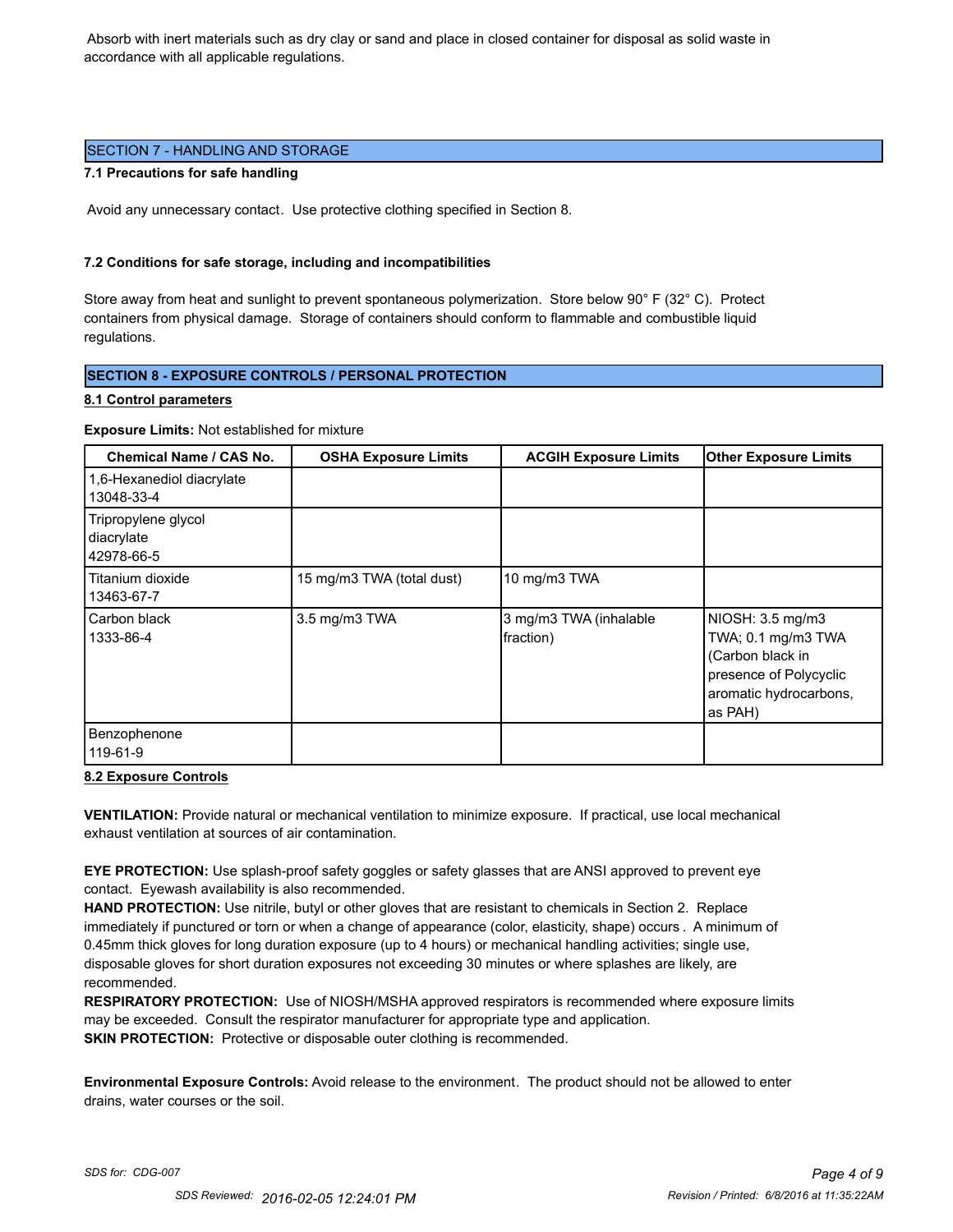#### **SECTION 9 - PHYSICAL AND CHEMICAL PROPERTIES**

#### **9.1 Information on basic physical and chemical properties**

| Appearance:                      | Liquid with moderate<br>viscosity | Odor:                            | Mild Acrylic odor |
|----------------------------------|-----------------------------------|----------------------------------|-------------------|
| Vapor Pressure:                  | Not Established                   | <b>Vapor Density:</b>            | Heavier than Air  |
| pH:                              | Not Established                   | Formula KG / Gal                 | 4.35              |
| <b>Melting Point:</b>            | Not Available                     | <b>Freezing Point:</b>           | Not Available     |
| Solubility:                      | Not Soluble in Water              | <b>Boiling Range:</b>            | Not Available     |
| <b>Flash Point:</b>              | See section 5.1                   | <b>Evaporation Rate:</b>         | $<$ 1             |
| <b>Flammability:</b>             | See Section 5.4                   | <b>Explosive Limits:</b>         | See Section 5.4   |
| Viscosity:                       | See Certificate of<br>Analysis    | <b>Specific Gravity (SG)</b>     | 1.148             |
| Grams VOC less water:            | $< 1\%$                           | <b>Partition Coefficient</b>     | Not Available     |
| <b>Auto-Ignition Temperature</b> | Not Available                     | <b>Decomposition Temperature</b> | Not Available     |

#### **SECTION 10 - REACTIVITY / STABILITY HAZARD DATA**

#### **10.1 Reactivity**

#### None known

#### **10.2 Chemical Stability**

This material is stable under recommended storage and handling conditions.

#### **10.3 Possibility of hazardous reaction**

Under certain conditions (excess temperatures and contamination) hazardous polymerization may occur. Avoid high temperature and contamination with foreign materials.

#### **10.4 CONDITIONS TO AVOID:**

Excessive heat, ignition sources and contamination with dirt and other foreign materials.

#### **10.5 Incompatible Materials:**

Avoid contamination or inappropriate mixing with strong oxidizing agents, peroxides, strongly caustic materials and metal corrosion products including rust. Do not expose to UV light during storage.

#### **10.6 Hazardous decomposition products**

Thermal oxidation or pyrolysis (as in fire) may yield carbon dioxide, carbon monoxide and volatile organic fragments which are flammable, irritating or toxic.

Hazardous polymerization will not occur.

**SECTION 11 - TOXICOLOGICAL INFORMATION**

**Component Toxicity:**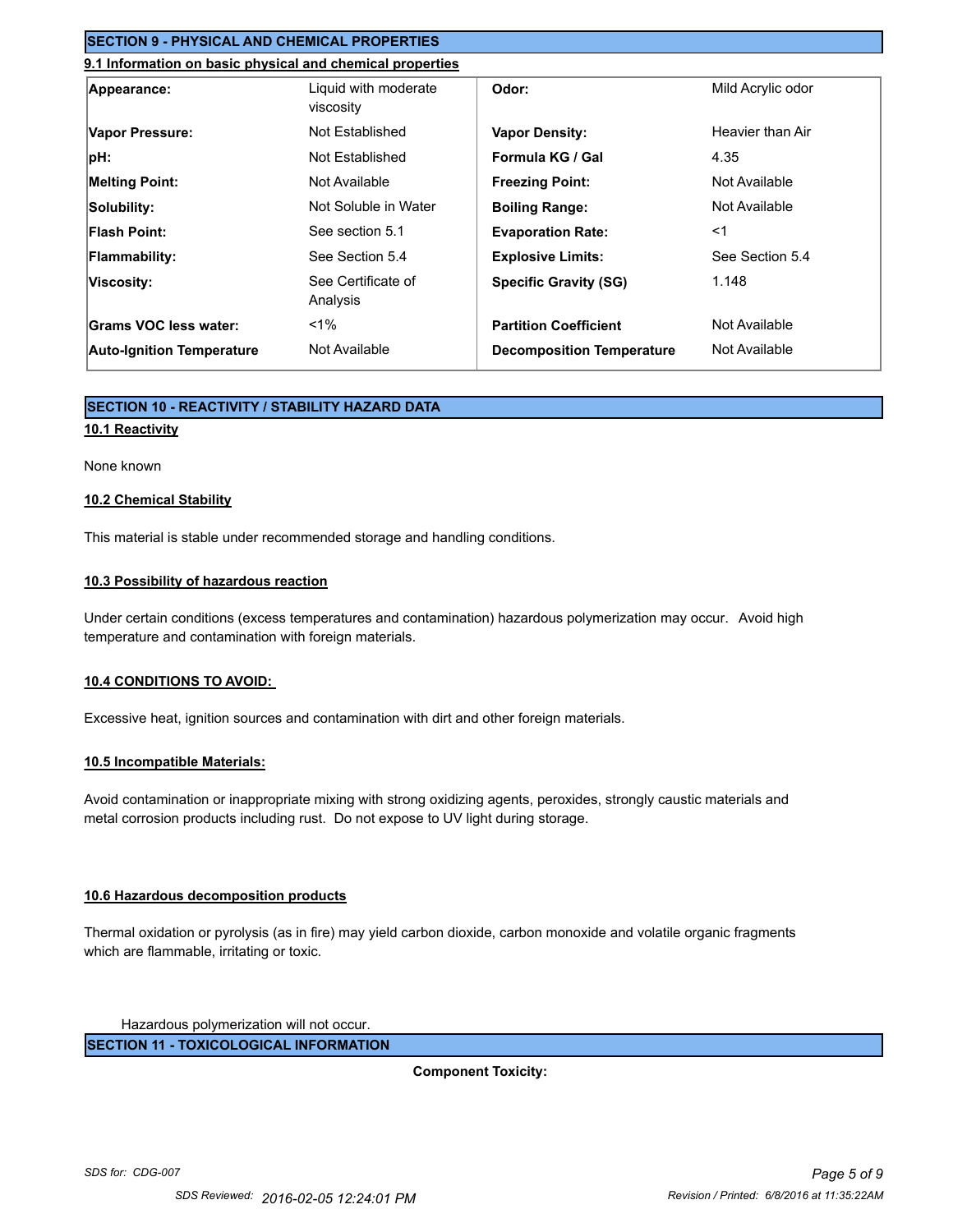| <b>Component Description</b><br>Oral, Dermal, Inhalation<br><b>Toxicity</b>          | Ecotoxocity:                                                                        |
|--------------------------------------------------------------------------------------|-------------------------------------------------------------------------------------|
| 1,6-Hexanediol diacrylate<br>Oral:5.00 g/kg (Rat)<br>Dermal: 3,600.00 µL/kg (Rabbit) | N/A                                                                                 |
| Tripropylene glycol diacrylate<br>Oral:3,000.00 mg/kg (Rat)                          | 48 Hr EC50 Daphnia magna: 88.7 mg/L<br>72 Hr EC50 Desmodesmus subspicatus: >28 mg/L |
| Titanium dioxide                                                                     | N/A                                                                                 |
| ICarbon black<br>Dermal: 3.00 g/kg (Rabbit)                                          | 24 Hr EC50 Daphnia magna: >5600 mg/L                                                |
| Benzophenone<br>Dermal: 3,535.00 mg/kg (Rabbit)                                      | 96 Hr LC50 Pimephales promelas: 13.2 - 15.3 mg/L [flow-through]                     |

**TOXICOLOGICAL DATA:** Slightly Toxic by injestion. Prolonged or repeated exposure may result in sensitization. **LC50** - No additional information **LD50** - No additional information **MUTAGENICITY:** No additional information **REPRODUCTIVE EFFECTS:** No additional information **CARCINOGENICITY:**

Titanium dioxide: NIOSH: potential occupational carcinogen IARC: Possible human carcinogen OSHA: listed

Benzophenone: IARC: Possible human carcinogen OSHA: listed

Carbon black: NIOSH: potential occupational carcinogen IARC: Possible human carcinogen OSHA: listed

Carcinogenicity:

#### **SECTION 12 - ECOLOGICAL INFORMATION**

#### **12.1 Toxicity**

No determination has been made on ecological impact. However, it is recommended to prevent contamination of the environment with this product, i.e. soil, landfills, drains, sewers, surface waters, etc.

#### **12.2 Persistence and degradability**

No determination has been made on ecological impact. however, it is highly recommended to prevent contamination of the environment with this product, i.e. soil, landfills, drains, sewers, surface waters, etc

#### **12.3 Bioaccumulative potential**

No determination has been made on ecological impact. However, it is highly recommended to prevent contamination of the environment with this product, i.e. soil, landfills, drains, sewers, surface waters, etc.

#### **12.4 mobility in soil**

No determination has been made on ecological impact. However, it is highly recommended to prevent contamination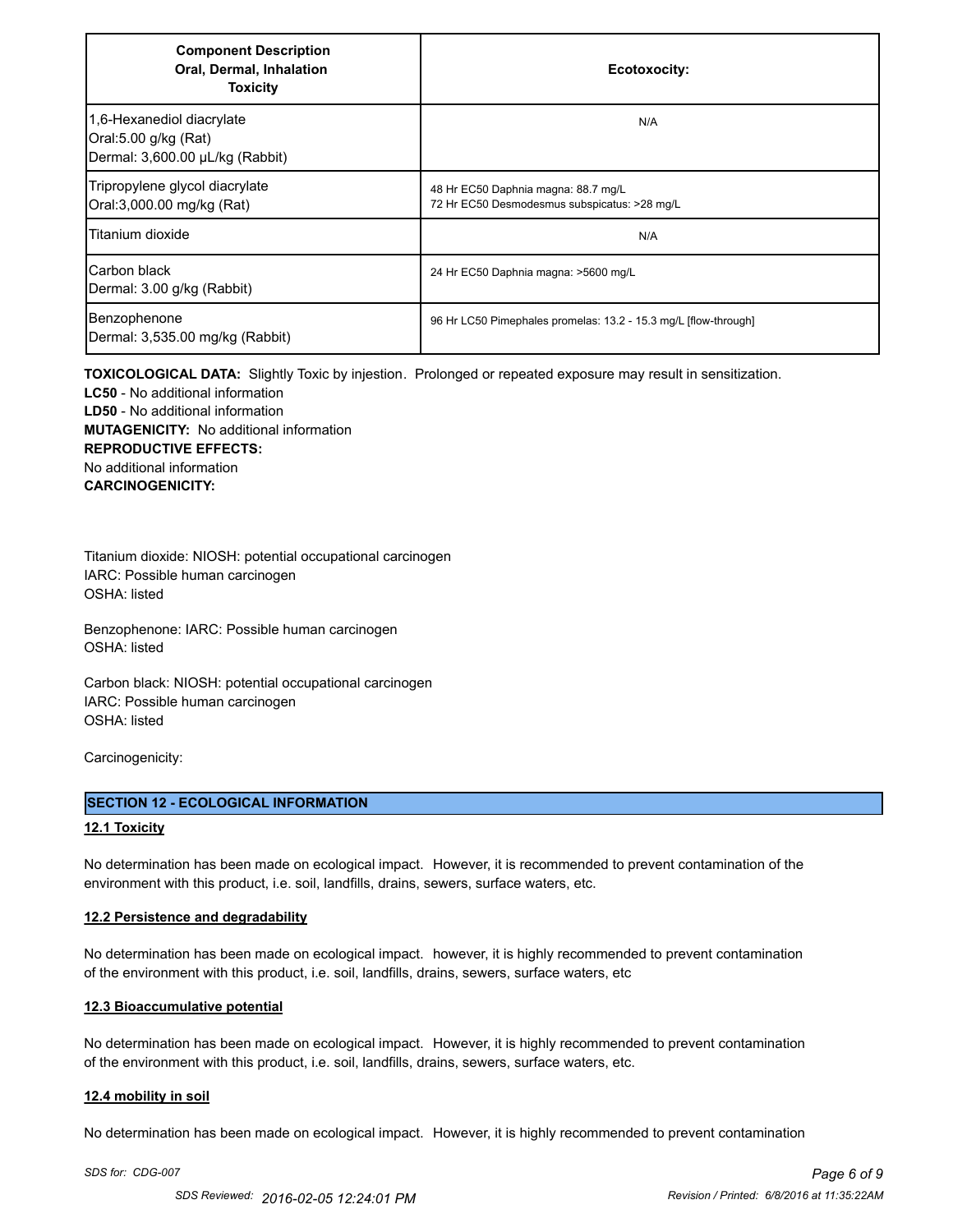of the environment with this product, e.i. soil, landfille, drains, sewers, surface waters, etc.

#### **SECTION 13 - DISPOSAL CONSIDERATIONS**

#### **13.1 Waste Water methods**

If material becomes a waste, it does not meet the criteria of a hazardous waste as defined under the Resource Conservation and Recovery Act (RCRA) 40 CFR 261 as supplied. Dispose of this material in accordance with all applicable federal, state, provincial, and local laws and regulations.

#### **SECTION 14 - TRANSPORTATION INFORMATION**

Transport this product in accordance with all applicable laws and regulations . This product, as supplied, is not regulated nor classified as a hazardous material/dangerous good by United States Department of Transportation (DOT), the International Civil Aviation Organization (ICAO), the International Maritime Organization (IMO), the Canadian Transportation of Dangerous Goods Act (TDG), or the International Air Transport Association (IATA) .

**14.1 UN Number:** Not Applicable

**14.2 UN Proper Shipping Name:** Not Applicable

**14.3 Transport Hazard Class:** Not Applicable **DOT (49 CFR)/IATA/IMDG Hazard Class:** Not Applicable

 **14.4 Packing Group:** Not Applicable

#### **SECTION 15 - REGULATORY INFORMATION**

#### **15.1 Safety, Health and Environmental regulations / legislation specific for the substance or mixture**

This safety data sheet has been formatted to the best of our ability in accordance to Directive 67/548/EEC or Directive 1999/45EC, American National Standards Institute (ANSI) and contains hazard criteria and all information required by the Canadian Controlled Products Regulation (CPR) in regard to this product.

**Clean Air Act - Ozone Depleting Substances (ODS):** This product and its components do not contain Ozone Depleting Substances.

**Canadian Inventory Status:** Components of this product are currently listed on the Canadian Domestic Substance List (DSL) or the Canadian Non-Domestic Substance List (NDSL).

**Coalition of Northeastern Governors (CONEG):** This product meets the requirements of CONEG pertaining to heavy metals total content of no more than 100 PPM. No heavy metals are added as a part of the formulation, but raw materials may contain residual parts per million as naturally occurring elements.

**European Inventory Status:** Components of this product are listed on the European Inventory of Existing Commercial Substances (EINECS), the European List of Notified Chemical Substances (ELINCS), or are exempt from being listed.

**Food and Drug Administration (FDA) Food Packaging Status:** Components of this product have not been cleared by FDA for use in food packaging and/or other applications as an indirect food additive .

**European Union Directive 2011/65/EC Restriction of Hazardous Substances (RoHS):** This product is in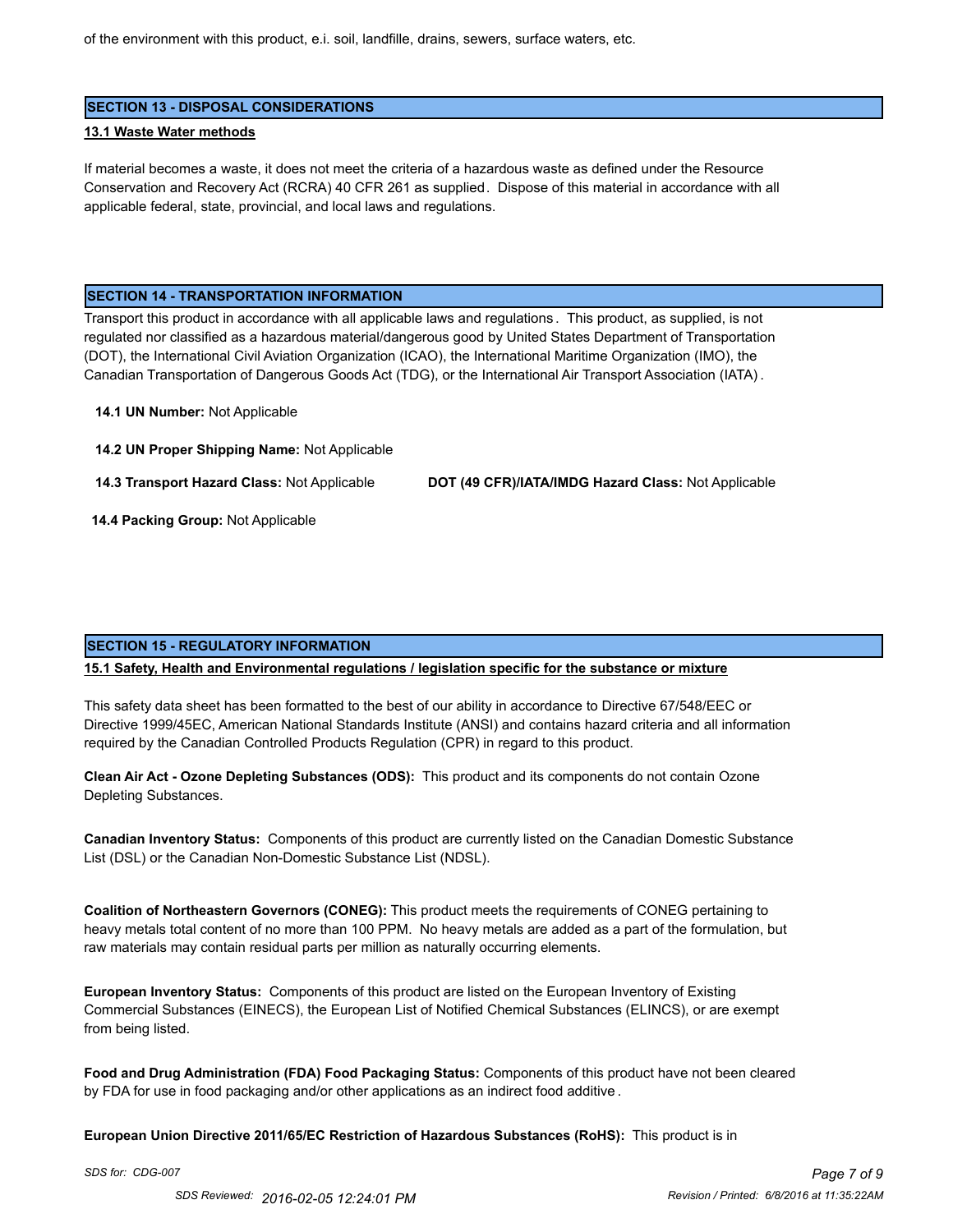compliance with the requirements of the RoHS2 Directive.

#### **California Proposition 65 RTK:**

The following components of this mixture are listed under California Proposition 65:

Benzophenone 119-61-9 0.1 to 1.0 % Carcinogen

Carbon black 1333-86-4 1 to 5 % Carcinogen

Titanium dioxide 13463-67-7 1 to 5 % Carcinogen

If CAS numbers 13463-67-7 and/or 1333-86-4 are listed they are not supplied in respirable form.

**REACH** : This product is compliant with the registration of the REACH Regulation (EC) No. 1907/2006 as all its components are either excluded, exempt and/or preregistered.

The following Substances of Very High Concern are present (updated December 17, 2015 to review for the 168 SVHC)

- None

- None

#### **Superfund Amendments and Reauthorization Act of 1986 (SARA) Title III: Section 302:**

- None

#### **Superfund Amendments and Reauthorization Act of 1986 (SARA) Title III: SARA 313:**

 This product contains the following components that are regulated under the Toxic Chemical Release Reporting requirements 40 CFR 372:

- None

**Global Inventories:** The components of these products are listed in the following or exempt from listing:

Europe (EINECS): Yes USA (TSCA): Yes Canada (DSL): Yes Japan (ENCS): Yes Philippines (PICCS): Yes China (IECSC): Yes Australia (AICS): Yes Korea (KECI): Yes New Zealand (NZloC): Yes Taiwan (ECSI): Yes

#### **SECTION 16 - OTHER INFORMATION**

**Hazardous Material Information System (HMIS) National Fire Protection Association (NFPA)**